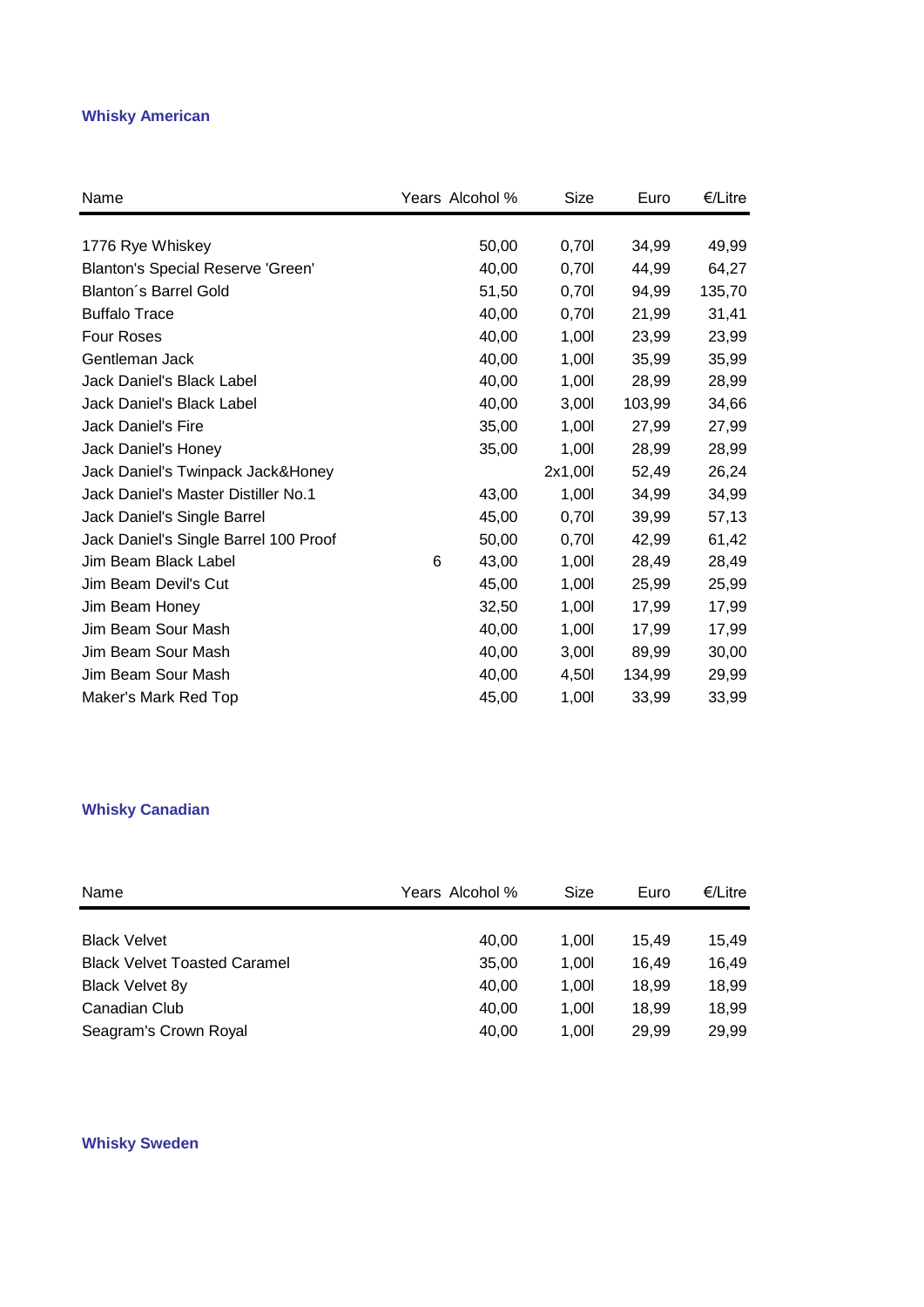| Name                              | Years Alcohol % | Size  | Euro  | €/Litre |
|-----------------------------------|-----------------|-------|-------|---------|
|                                   |                 |       |       |         |
| Mackmyra Svensk Rök Peated        | 46.10           | 0.50  | 36.99 | 73,98   |
| Motörhead Single Malt Cherry Cask | 40.00           | 0.70  | 55.99 | 79,98   |
| Motörhead Single Malt Whisky      | 40.00           | 0.70  | 55.99 | 79,99   |
| Motörhead Whisky Iron Fist        | 40.00           | 0.70  | 30.99 | 44,27   |
| Motörhead Single Malt             | 40,00           | 0.501 | 45.99 | 91,98   |

## **Whisky Finland**

| Name                            | Years Alcohol % | Size  | Euro  | €/Litre |
|---------------------------------|-----------------|-------|-------|---------|
|                                 |                 |       |       |         |
| Helsinki Applejack              | 43.00           | 0.501 | 23.99 | 47,98   |
| Helsinki Rye Malt #14 Rum Cask  | 47,50           | 0.501 | 52,99 | 105,98  |
| Helsinki Rye Malt #15           | 47,50           | 0.501 | 46.99 | 93,98   |
| Muteman Rye Whiskey             | 40,00           | 0.501 | 39.99 | 79,98   |
| Kyrö Malt Rye Whisky            | 47,20           | 0.501 | 50.99 | 101,98  |
| Kyrö Wood Smoke Malt Rye Whisky | 47,20           | 0.501 | 50,99 | 101,98  |

# **Whisky Japan**

| Name                 | Years Alcohol % | Size | Euro  | €/Litre |
|----------------------|-----------------|------|-------|---------|
|                      |                 |      |       |         |
| Enso Blended + Glas  | 40.00           | 0.70 | 39.99 | 57.13   |
| Nikka All Malt       | 40.00           | 0.70 | 32.99 | 47.13   |
| Nikka Blended Whisky | 40.00           | 0.70 | 25.99 | 37.13   |

# **Whisky Irish**

| Name                        | Years Alcohol % | Size    | Euro  | €/Litre |
|-----------------------------|-----------------|---------|-------|---------|
|                             |                 |         |       |         |
| <b>Bushmills Black Bush</b> | 40.00           | 1.00I   | 26.99 | 26,99   |
| <b>Bushmills Original</b>   | 40.00           | 1.00I   | 20.99 | 20,99   |
| <b>Clontarf Trinity</b>     | 40.00           | 3x0.20l | 23.99 | 39,99   |
| Jameson                     | 40.00           | 1.00I   | 23.99 | 23,99   |
| Jameson Black Barrel        | 40.00           | 0.70    | 30.99 | 44.27   |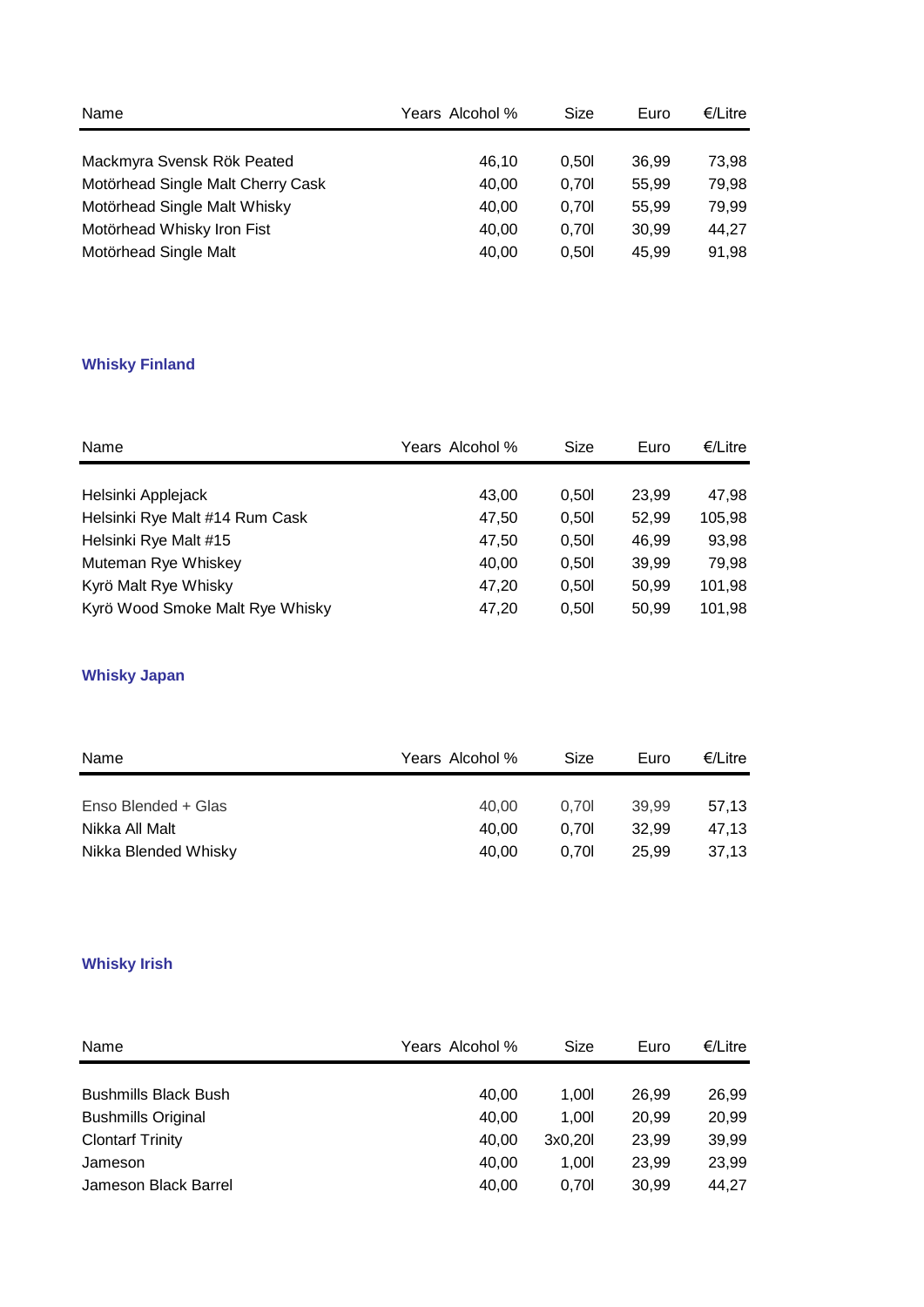| Kilbeggan                        | 40.00 | 0.70  | 15.49 | 22.13 |
|----------------------------------|-------|-------|-------|-------|
| Paddy Old Irish Whiskey          | 40.00 | 1.01  | 23.49 | 23.49 |
| <b>Tullamore Dew</b>             | 40.00 | 1.00I | 20.99 | 20.99 |
| Tullamore Dew Zierkrug           | 40.00 | 0.70  | 36.99 | 52.84 |
| Tullamore Dew XO Rum Cask Finish | 43.00 | 1.OI  | 27.99 | 27.99 |

### **Whisky Scotch**

| Name                              |                | Years Alcohol % | Size  | Euro   | €/Litre |
|-----------------------------------|----------------|-----------------|-------|--------|---------|
|                                   |                |                 |       |        |         |
| <b>Ballantines</b>                |                | 40,00           | 0,501 | 12,99  | 25,98   |
| <b>Ballantines</b>                |                | 40,00           | 1,001 | 18,99  | 18,99   |
| <b>Ballantines</b>                |                | 40,00           | 3,001 | 69,99  | 23,33   |
| <b>Ballantines Gold Seal</b>      | 12             | 40,00           | 1,00  | 39,99  | 39,99   |
| <b>Bell's Extra Special</b>       |                | 40,00           | 1,00  | 14,99  | 14,99   |
| <b>Black Bottle</b>               |                | 40,00           | 0,701 | 23,99  | 34,27   |
| Chivas Regal                      | 12             | 40,00           | 1,00  | 36,99  | 36,99   |
| Chivas Regal                      | 12             | 40,00           | 1,75  | 69,99  | 39,99   |
| Chivas Regal                      | 12             | 40,00           | 4,50  | 210,99 | 46,88   |
| Chivas Royal Salute               | 21             | 40,00           | 0,701 | 136,99 | 195,70  |
| Clan Mac Gregor                   |                | 40,00           | 1,00  | 14,79  | 14,79   |
| Claymore                          |                | 40,00           | 1,001 | 13,99  | 13,99   |
| Cromwell's Royal                  |                | 40,00           | 3,001 | 40,99  | 13,66   |
| Cromwell's Royal                  |                | 40,00           | 0,701 | 10,99  | 15,70   |
| <b>Cutty Sark</b>                 |                | 40,00           | 1,00  | 15,99  | 15,99   |
| Dimple                            | 15             | 43,00           | 1,001 | 44,99  | 44,99   |
| Evan Williams                     | $\overline{7}$ | 43,00           | 1,001 | 20,99  | 20,99   |
| <b>Famous Grouse</b>              |                | 40,00           | 1,00  | 17,99  | 17,99   |
| Famous Grouse                     |                | 40,00           | 1,75  | 32,99  | 18,85   |
| <b>Famous Grouse</b>              |                | 40,00           | 4,50  | 89,99  | 20,00   |
| <b>Famous Grouse Bourbon Cask</b> |                | 40,00           | 1,00  | 21,99  | 21,99   |
| <b>Famous Grouse Mellow Gold</b>  |                | 40,00           | 1,00  | 22,99  | 22,99   |
| Famous Grouse Ruby Cask           |                | 40,00           | 1,00  | 21,99  | 21,99   |
| Famous Grouse Smoky Black         |                | 40,00           | 1,00  | 23,99  | 23,99   |
| <b>Famous Grouse Toasted Cask</b> |                | 40,00           | 1,001 | 21,99  | 21,99   |
| Glen Elk                          |                | 40,00           | 1,00  | 13,99  | 13,99   |
| Glen Grant Cask Haven             |                | 46,00           | 1,00  | 53,99  | 53,99   |
| Grant's                           |                | 40,00           | 1,00  | 16,99  | 16,99   |
| <b>Grant's Reserve</b>            |                | 43,00           | 3,00  | 83,99  | 28,00   |
| <b>Grant's Reserve</b>            |                | 43,00           | 4,50  | 118,99 | 26,44   |
| Grant's Smoky Triple Wood         |                | 40,00           | 1,00  | 20,99  | 20,99   |
| <b>Grant's Sherry Cask</b>        | 8              | 40,00           | 1,00  | 22,99  | 22,99   |
| Hankey Bannister                  |                | 40,00           | 1,001 | 14,99  | 14,99   |
| <b>Highland Friends</b>           |                | 40,00           | 1,001 | 12,99  | 12,99   |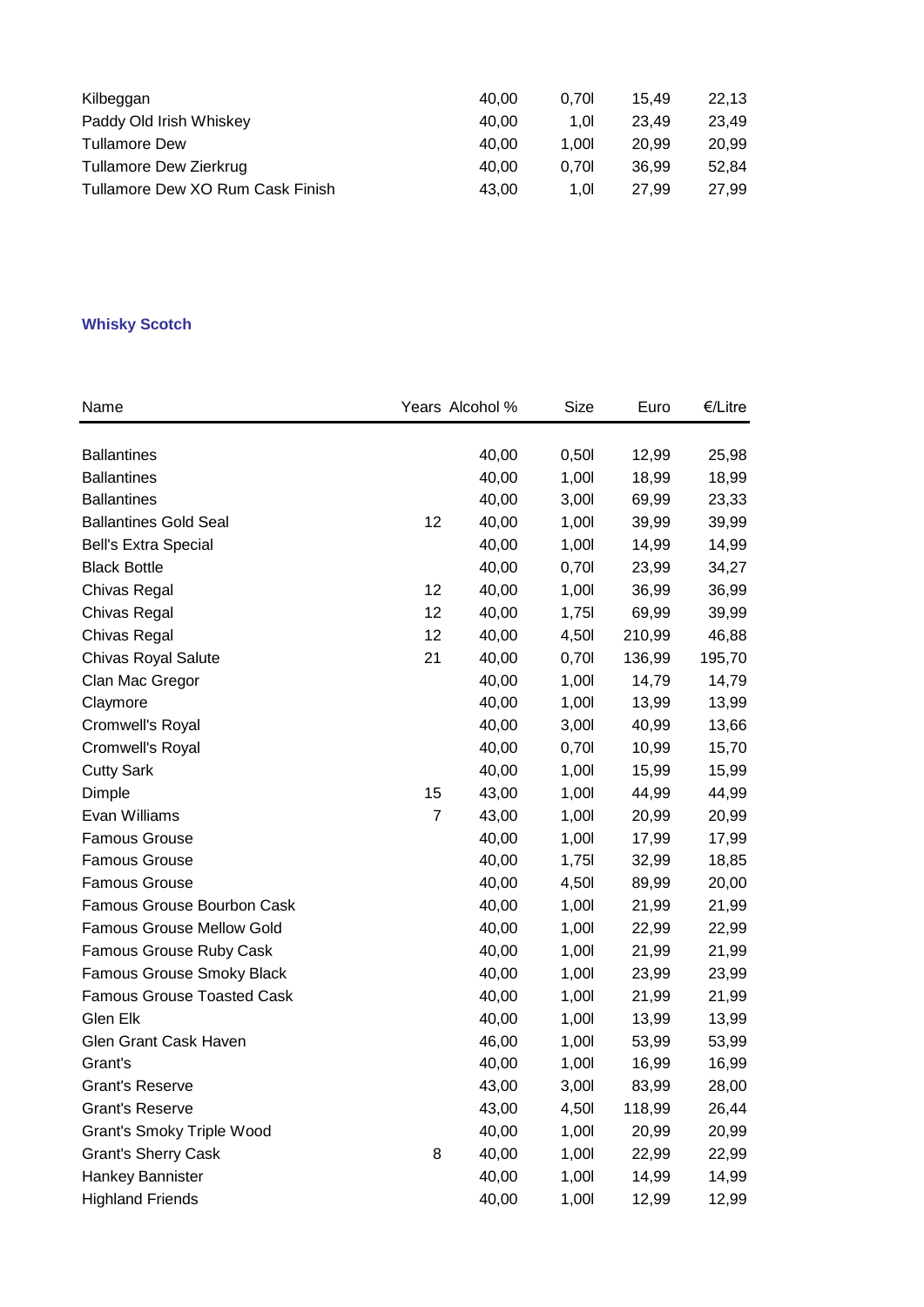| 40,00<br>1,001 | 20,49 |       |
|----------------|-------|-------|
|                |       | 20,49 |
| 40,00<br>3,001 | 72,99 | 24,33 |
| 40,00<br>1,001 | 14,49 | 14,49 |
| 40,00<br>1,001 | 18,99 | 18,99 |
| 40,00<br>3,001 | 69,99 | 23,33 |
| 40,00<br>1,001 | 36,99 | 36,99 |
| 40,00<br>0,70  | 29,99 | 42,84 |
| 40,00<br>0,70  | 37,99 | 54,27 |
| 43,00<br>1,001 | 15,49 | 15,49 |
| 40,00<br>1,001 | 32,99 | 32,99 |
| 40,00<br>1,001 | 12,99 | 12,99 |
| 1,001<br>40,00 | 14,99 | 14,99 |
| 40,00<br>0,701 | 25,99 | 37,13 |
| 40,00<br>1,001 | 16,99 | 16,99 |
| 40,00<br>1,001 | 17,99 | 17,99 |
| 43,00<br>1,001 | 17,99 | 17,99 |
|                |       |       |

## **Whisky Scotch Malt**

| Name                                 |    | Years Alcohol % | Size  | Euro  | €/Litre |
|--------------------------------------|----|-----------------|-------|-------|---------|
|                                      |    |                 |       |       |         |
| Angus Dundee Pure Malt               |    | 40,00           | 1,001 | 16,49 | 16,49   |
| Ardbeg Single Malt                   | 10 | 46,00           | 1,00  | 50,99 | 50,99   |
| Auchentoshan Heartwood               |    | 43,00           | 1,00  | 43,99 | 43,99   |
| Auchentoshan Springwood              |    | 40,00           | 1,00  | 34,99 | 34,99   |
| <b>Bowmore</b>                       | 10 | 40,00           | 1,00  | 37,99 | 37,99   |
| <b>Bowmore</b>                       | 12 | 40,00           | 0,701 | 34,99 | 49,98   |
| <b>Bowmore</b>                       | 15 | 43,00           | 1,00  | 58,99 | 58,99   |
| <b>Bruichladdich Scottish Barley</b> |    | 50,00           | 0,701 | 42,99 | 61,41   |
| <b>Bruichladdich Islay Barley</b>    |    | 50,00           | 0,701 | 49,99 | 71,41   |
| Cardhu Malt                          | 12 | 40,00           | 0,701 | 37,99 | 54,27   |
| Caol Ila                             | 12 | 43,00           | 1,001 | 59,99 | 59,99   |
| Clan Denny Speyside                  |    | 46,00           | 0,701 | 41,99 | 59,99   |
| Cragganmore Single Malt              | 12 | 40,00           | 1,00  | 58,99 | 58,99   |
| Dalwhinnie                           | 15 | 43,00           | 0,701 | 39,99 | 57,13   |
| Dun Bheagan Highland                 |    | 43,00           | 0,701 | 27,99 | 39,99   |
| Dun Bheagan Islay                    |    | 43,00           | 0,701 | 34,99 | 49,99   |
| Dun Bheagan Speyside                 |    | 43,00           | 0,701 | 27,99 | 39,99   |
| Dufftown 2008 Sherry Finish          |    | 46,00           | 0,701 | 47,99 | 68,56   |
| Finlaggan Cask Strength              |    | 58,00           | 0,701 | 42,49 | 60,70   |
| Finlaggan Eilean Mor                 |    | 46,00           | 0,701 | 35,49 | 50,70   |
| Finlaggan Port Wood Finished         |    | 46,00           | 0,701 | 39,99 | 39,99   |
| Finlaggan Old Reserve                |    | 40,00           | 0,701 | 24,99 | 24,99   |
| Glenfarclas                          | 12 | 43,00           | 1,00  | 35,99 | 35,99   |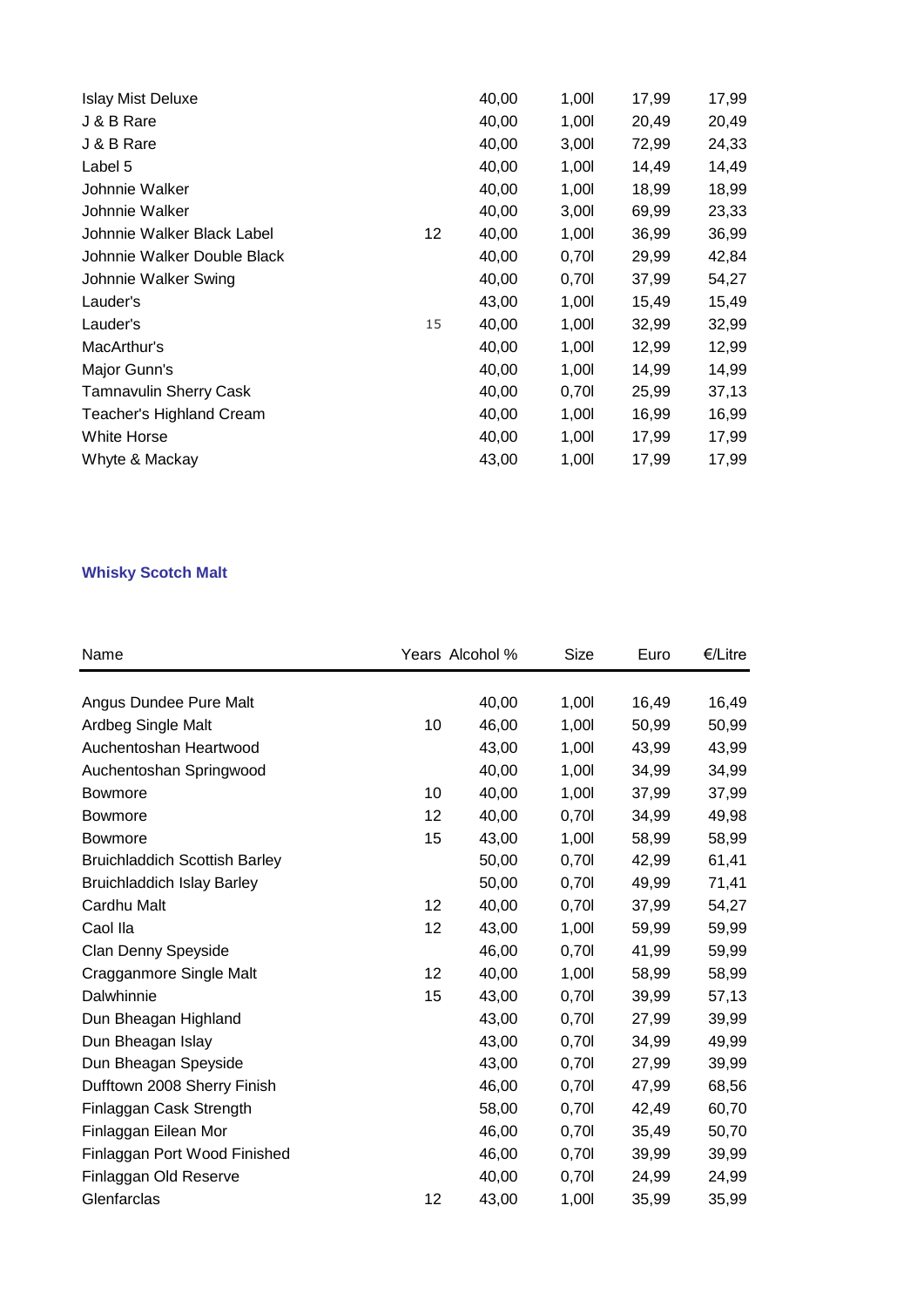| Glenfarclas                         | 21 | 43,00 | 0,701     | 99,99  | 142,84 |
|-------------------------------------|----|-------|-----------|--------|--------|
| Glenfarclas                         | 25 | 43,00 | 0,701     | 129,99 | 185,70 |
| Glenfarclas 105 Single Cask         |    | 60,00 | 1,00      | 44,99  | 44,99  |
| Glenfiddich 12y                     | 12 | 40,00 | 1,001     | 37,99  | 37,99  |
| Glengoyne Cask Strength             |    | 58,20 | 0,701     | 54,99  | 78,56  |
| Glen Grant P.M. Highland            |    | 40,00 | 1,00      | 21,99  | 21,99  |
| <b>Glen Grant Present Box</b>       | 10 | 40,00 | 1,00      | 30,99  | 30,99  |
| Glen Moray Port Cask Finish         |    | 40,00 | 0,701     | 18,99  | 27,13  |
| Glen Moray Sherry Cask Finish       |    | 40,00 | 0,701     | 18,99  | 27,13  |
| <b>Glen Parker Single Malt</b>      |    | 40,00 | 1,00      | 21,99  | 21,99  |
| <b>Glenkinchie Classic Malt</b>     | 12 | 43,00 | 1,00      | 43,99  | 43,99  |
| Glenkinchie                         | 12 | 43,00 | 0,701     | 34,99  | 49,99  |
| Glenmorangie The Original           | 10 | 40,00 | 1,00      | 47,99  | 47,99  |
| Glenmorangie Lasanta                | 12 | 43,00 | 0,701     | 50,99  | 72,84  |
| Golden arms                         | 3  | 40,00 | 0,701     | 9,49   | 13,56  |
| <b>Highland Park</b>                | 12 | 40,00 | 0,701     | 38,99  | 55,70  |
| Isle of Jura Turas Mara             |    | 42,00 | 1,00      | 47,99  | 47,99  |
| <b>Islay Storm Single Malt</b>      |    | 40,00 | 0,701     | 29,99  | 42,84  |
| Jura The Sound                      |    | 42,50 | 1,00      | 43,99  | 43,99  |
| Kirk & Sweeney                      | 18 | 40,00 | 0,701     | 45,99  | 65,70  |
| <b>Lagavulin Distillers Edition</b> | 16 | 43,00 | 0,701     | 73,99  | 105,70 |
| Laphroaig Quarter Cask              |    | 48,00 | 0,701     | 45,99  | 65,70  |
| Laphroaig Select                    |    | 40,00 | 0,701     | 31,49  | 44,98  |
| Laphroaig Single Malt               | 10 | 40,00 | 0,701     | 43,99  | 62,84  |
| MacLeods Highland                   | 8  | 40,00 | 0,701     | 24,99  | 35,70  |
| MacLeods Islay                      |    | 40,00 | 0,701     | 32,99  | 47,13  |
| MacLeods Speyside                   | 8  | 40,00 | 0,701     | 32,99  | 47,13  |
| Mc Elegance Sauternes Finish        |    | 43,50 | 0,701     | 40,99  | 58,56  |
| Mc Warrior Single Malt Port Finish  |    | 43,50 | 0,701     | 39,99  | 39,99  |
| <b>Monkey Shoulder</b>              |    | 40,00 | 1,01      | 37,99  | 37,99  |
| Muirhead's Silver Seal Maturity     |    | 40,00 | 0,701     | 25,49  | 26,41  |
| Muirhead's Silver Seal 12y          | 12 | 40,00 | 0,701     | 33,99  | 48,56  |
| Muirhead's Silver Seal 16y          | 16 | 40,00 | 0,701     | 41,99  | 59,99  |
| Mull-A-Mhoine 10y                   | 10 | 46,00 | 0,701     | 49,99  | 71,41  |
| Old St. Andrews Fireside            | 12 | 40,00 | 0,701     | 38,99  | 55,70  |
| Old St. Andrews Mini Tasting Set    |    | 40,00 | $3*0,051$ | 23,99  | 159,93 |
| Old St. Andrews Nightcap            | 15 | 40,00 | 0,701     | 41,99  | 59,99  |
| Old St. Andrews Twilight            | 10 | 40,00 | 0,701     | 35,99  | 51,41  |
| Royal Lochnagar Dist. Edition       |    | 40,00 | 1,00      | 59,99  | 59,99  |
| Springbank                          | 10 | 46,00 | 0,701     | 45,99  | 65,70  |
| Singleton                           | 12 | 40,00 | 0,701     | 28,99  | 41,41  |
| <b>Talisker</b>                     | 10 | 45,80 | 1,00      | 49,99  | 49,99  |
| <b>Talisker</b>                     | 10 | 45,80 | 0,701     | 36,99  | 52,84  |
| Talisker 57° North                  |    | 57,00 | 1,00      | 107,99 | 107,99 |
| <b>Talisker Port Ruighe</b>         |    | 45,80 | 0,701     | 44,99  | 64,27  |
| <b>Talisker Skye</b>                |    | 45,80 | 0,701     | 36,99  | 52,84  |
| <b>Talisker Storm</b>               |    | 45,80 | 0,701     | 37,99  | 54,27  |
| Tamdhu                              | 12 | 43,00 | 0,701     | 48,99  | 69,98  |
| Tamdhu                              | 10 | 43,00 | 0,701     | 42,99  | 61,42  |
| The Ileach Islay Single Malt        |    | 40,00 | 0,70      | 28,99  | 41,41  |
|                                     |    |       |           |        |        |